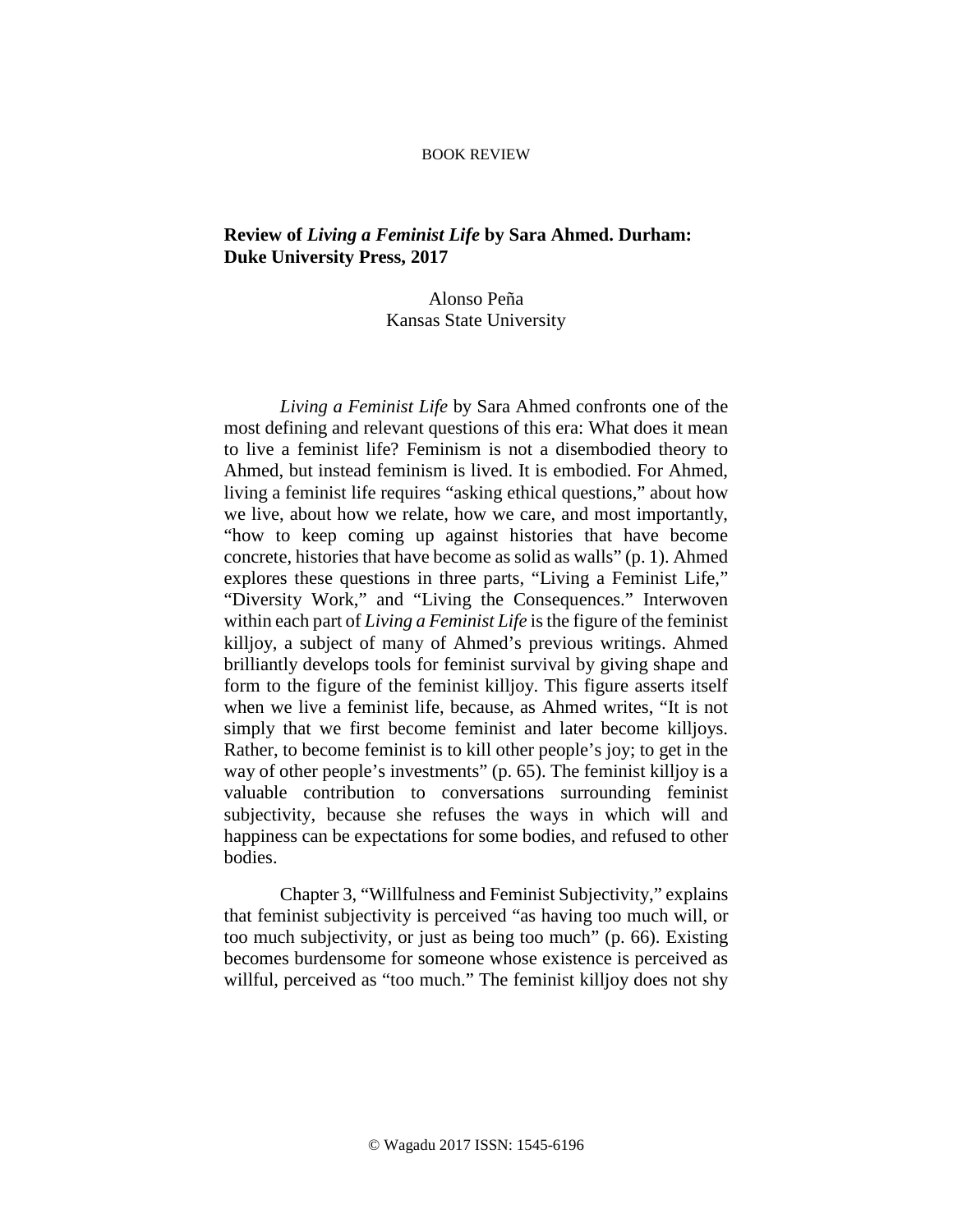away from that willfulness, but instead Ahmed partners with this figure to theorize feminist ways of being. In being willful, feminist killjoys refuse silence because some have no other choice than to make themselves audible (p. 73). In Part II, which covers "Diversity Work", Ahmed argues that being a feminist is work, because to exist as a feminist requires one to work to transform organizations and institutions. Ahmed analyzes her own experiences working in academia, and the experiences of others involved in diversity work. Through these experiences and interviews, Ahmed describes diversity work as "banging your head against a brick wall job," because to exist for some is to constantly come up against walls (p. 136). Ahmed explains, "Walls are how some bodies are not encountered in the first place. Walls are how other bodies are stopped by an encounter" (p. 145). According to Ahmed, to come up against walls means to exist in a body that is stopped from existing, yet hitting walls can also teach lessons. Ahmed uses these experiences of coming up against walls to think of ways to work the system, to smile strategically, and to navigate spaces that perceive diversity workers as hostile (p. 101).

Living a feminist life and engaging in diversity work are both challenging, as part III, "Living the Consequences," delves into highly personal and uncomfortable realities of feminism. This part in *Living a Feminist Life* is relatable. It demonstrates the necessity of being vulnerable and honest. To be a feminist provokes fragility and the constant threat of bruising or even shattering relationships, sometimes relationships which we might hold dear. Ahmed explains that, even when you know that you are not the source of the problem, "exposing a problem is posing a problem," you still experience "exposing a problem as posing a problem for yourself" (p. 172). Sometimes being the feminist killjoy feels like too much, or like she might cost you too much (p. 172). However, Ahmed focuses on fragility's strength by drawing on Audre Lorde's use of "hardness" to argue that feminism is to live with fragility, rather than eliminate it, because sometimes walls need to shatter (p. 186). Sometimes we need to break relationships. Most importantly, Ahmed recognizes